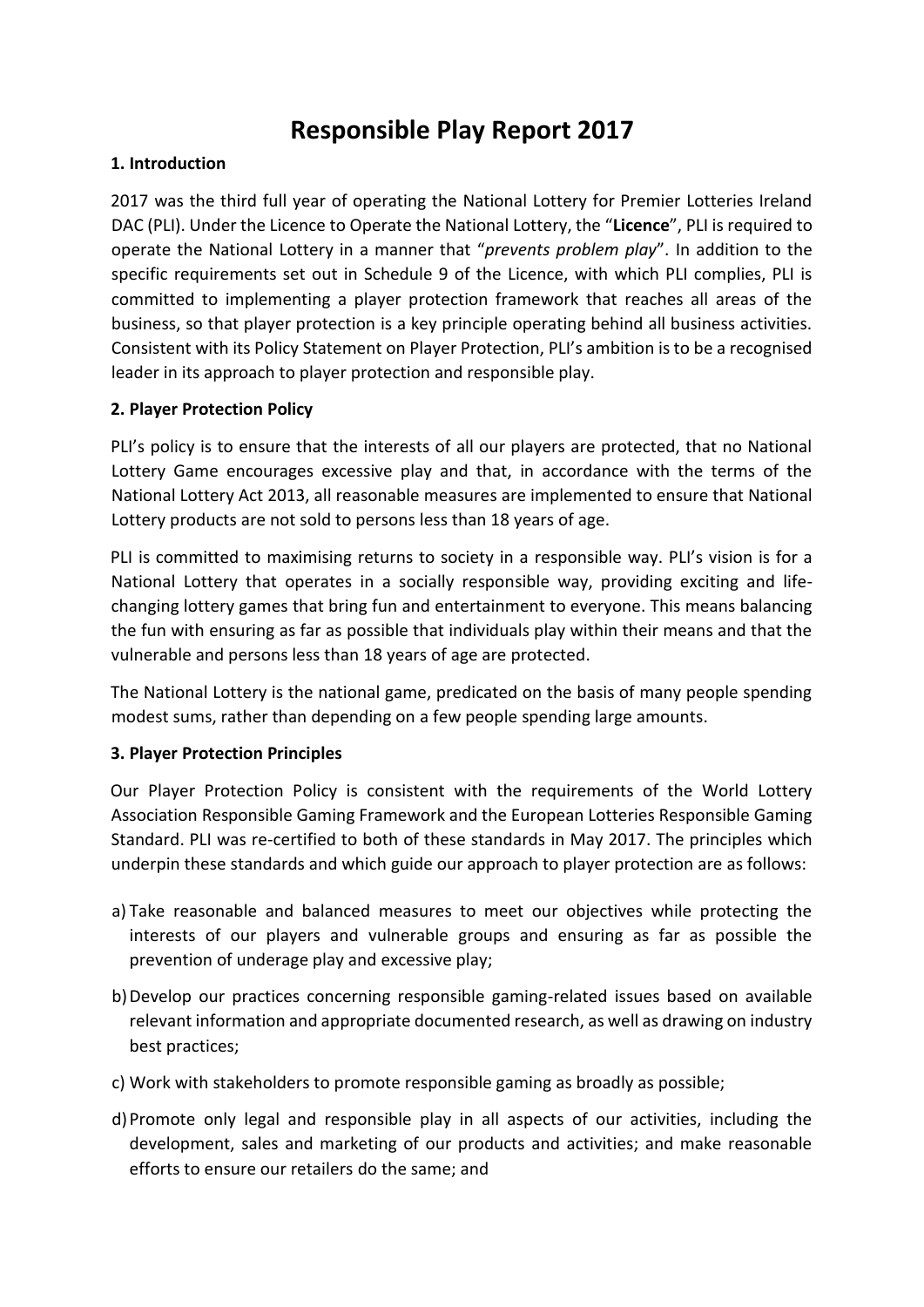- e) Provide the public with accurate and balanced information to enable informed choices to be made about their play behaviour, and to provide them with the necessary tools to protect themselves. This commitment requires the following:
	- Marketing of National Lottery activities and products in a way which promotes responsible play practices and informed choices;
	- Utilising robust measures to protect consumers;
	- Showing a clear link between the National Lottery and Good Causes;
	- Ensuring that information about responsible play is available to all individuals;
	- Promoting the implementation of responsible play practices in all aspects of our activities, and the activities of our retailers;
	- Ensuring all of PLI's products are endorsed with the "*Play Responsibly, Play for Fun*" message;
	- Including a dedicated "*Play Responsibly*" section on the website;
	- Including promotion of responsible play as part of our retailers' contracts;
	- Including play limits online in accordance with the Licence;
	- Providing the public with accurate and balanced information to enable informed choices to be made about their play activity. There are a variety of platforms used to reach our players and provide them with the right information about responsible play. For example:
		- "*How to Play*" information includes the odds on winning for each National Lottery Game;
		- "*Play Responsibly*" leaflet, available at retail outlets and on the website, includes information about how to identify potential addictive behaviour and provides contact details for external support systems;
		- The "*Play Responsibly*" section of our website contains useful information about probability and odds, explanations of common gambling myths as well as a link to a self-assessment tool which players can use anonymously to determine what type of player they are;
		- On our website, there is a section on Internet Safety, which highlights common scams so that the integrity of the brand and players' interests are further protected; and
		- All retailers can advise and provide Game information to players, including Game Rules; and
	- Monitoring and, as appropriate, revising established activities and practices related to responsible play.

# **4. Game Development**

As part of the game development process, safeguards are built in to ensure we are implementing the best measures available to protect our players.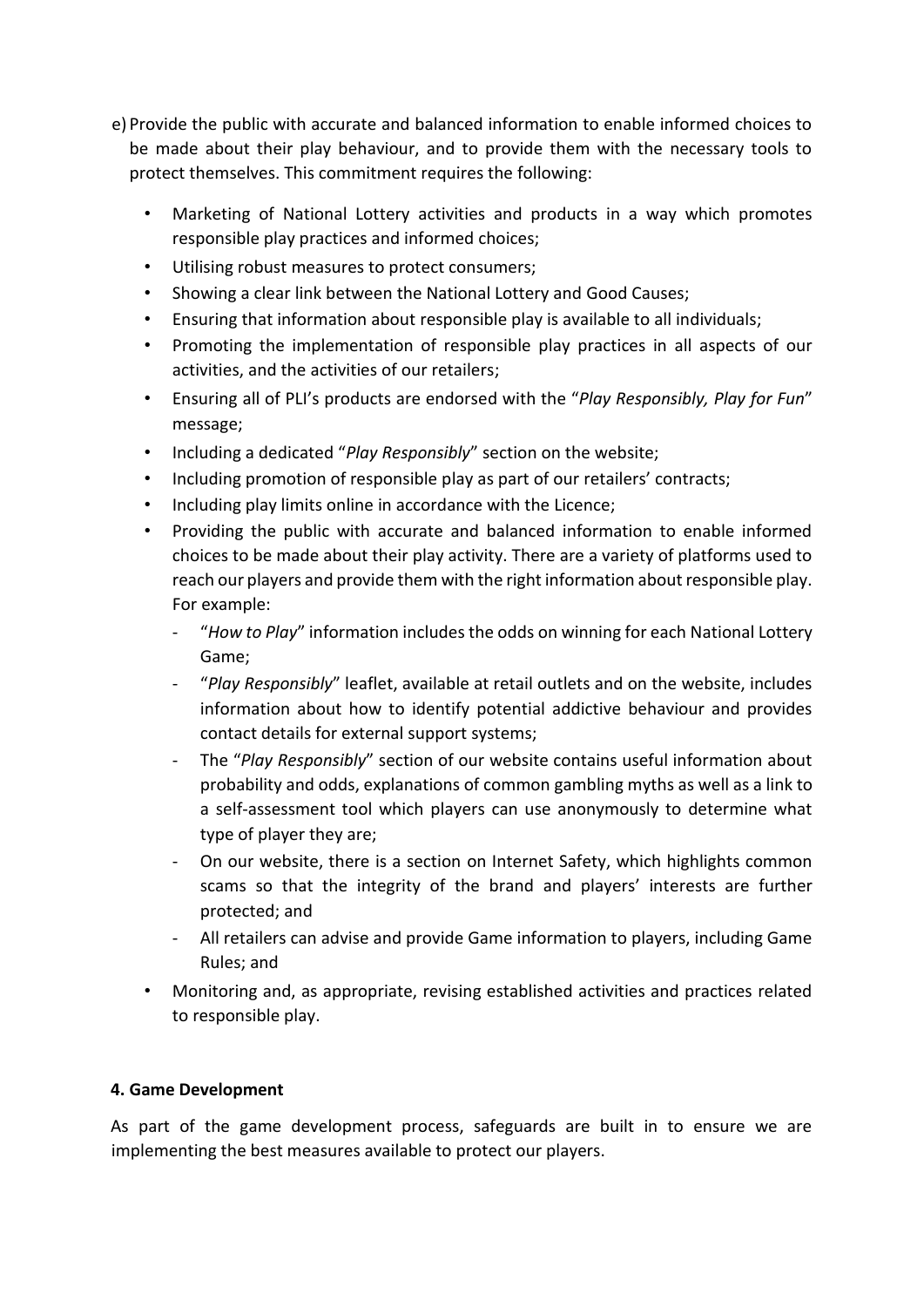PLI uses two tools to assess the potential risk a game might pose for vulnerable players:

- GAM-GaRD, developed by Nottingham Trent University, evaluates those aspects of a game that could cause problems for a vulnerable person. These include ease of access to games, how often they can be played and jackpot size; and
- ASTERiG measures the possible dimensions of risk potential of gambling products on the basis of numeric scores.

If the results of these assessments or other safeguards show that a game might pose an unacceptably high risk to our players, PLI will either revise the product or review additional factors, such as its advertising and marketing strategy relating to the product. If this does not satisfactorily reduce the risk posed, PLI may not proceed with the game.

#### **5. Marketing and Advertising**

PLI's marketing support for the National Lottery must comply with the Advertising and Marketing Code of Practice, which seeks to protect consumers.

This Code of Practice operates in conjunction with:

- The current Code of Standards for Advertising, Promotional and Direct Marketing in Ireland set out by the Advertising Standards Authority for Ireland;
- The General Advertising Code set out by the Broadcasting Authority of Ireland;
- Code of Professional Practice for Public Affairs and Lobbying set out by the Public Relation Institute of Ireland;
- The National Lottery Act 2013; and
- The National Lottery Social Media Guidelines.

#### **6. Retail**

We have an excellent relationship with our retailers throughout the country and we work closely with them to ensure understanding of our commitment to player protection and the importance of selling our products responsibly.

We provide training and information to our agents about their responsibilities towards consumer protection. On appointment, each new retailer receives training prior to signing the Retailer Agreement. This agreement captures all obligations pertaining to the Retailer-PLI relationship referenced in the Act and the Licence, including the retailer's obligations in respect of responsible play and prevention of sale of National Lottery products to minors.

Field Sales Representatives (FSRs) must complete a checklist during visits to retailers. This includes verifying that the appropriate player protection and age control point of sale items are in place.

Over 18s signage is available in-store and distributed on appointment. This highlights age control and the prohibition on underage play.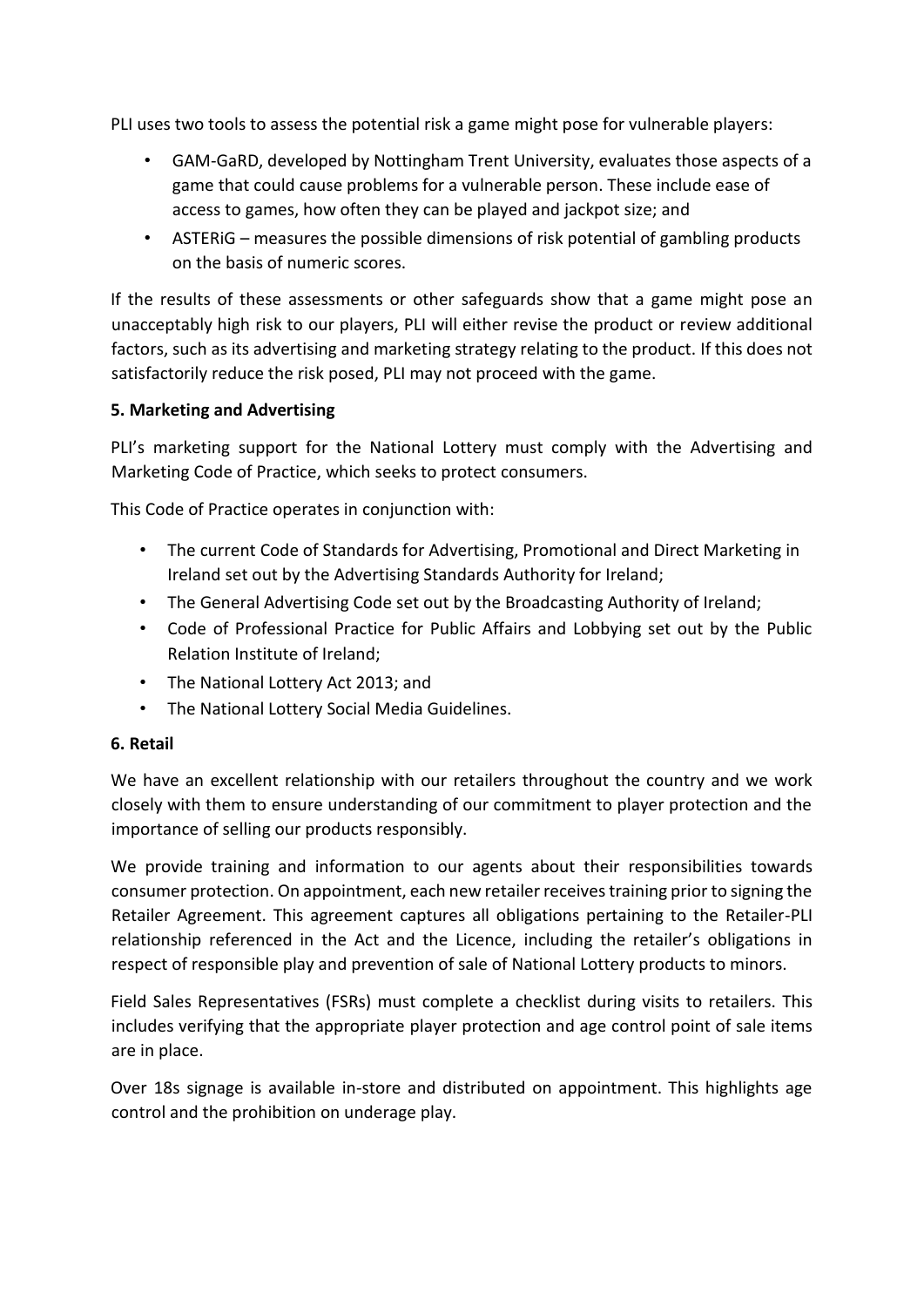In November 2017, PLI launched a new portal website specifically for our retailers. This allows retailers to access up-to-date information and support services across a wide range of areas including:

- Virtual Training Academy an area where all training materials, including video clips helping identify markers of harm can be accessed and viewed;
- Regulatory & Compliance central repository for required compliance materials including codes of practice, game rules, responsible play guidelines and training programs.

This portal is supported by an app, through which retailers can be messaged directly with regard to responsible play messages.

The Star Game News, which is available in-store, is a bimonthly publication to each retailer which gives details of new game announcements, end game announcements, stock cards and general housekeeping prompts, including in relation to player protection guidance.

The Star Store Brochure is also available in-store. This brochure urges excellence in retail while observing the Player Protection Policy, procedures and guidelines.

Terminal messaging is an efficient mode of communication, which has the capability to target and reach the entire Retail Network. It is used to deliver urgent messages as well as compliance and promotional messaging.

#### Agent Council

The Agent Council members are retailers who have been nominated by their respective retail representative bodies including RGDATA, CSNA, NRFN and IPU.

The Agent Council meet on a quarterly basis to facilitate the exchange of information and ideas. Endorsement from the Agent Council on new initiatives caries significant weight and has been critical to the successful implementation of a number of key projects.

Management at PLI work closely with the Agent Council establishing a highly productive forum which is essential to the management of PLI's relationship with its retail partners.

As appropriate, PLI will promote responsible play and player protection measures with the Agent Council, including exploring new and effective ways of working with retailers to prevent excessive and underage play.

#### **7. Online**

In-keeping with PLI's ethos to provide players with the information and resources to play responsibly and make informed choices, PLI has implemented a host of measures for our online players.

#### Registration

All Games (including trial Games) are only accessible after registration. In order to register and operate an interactive online account, a person must: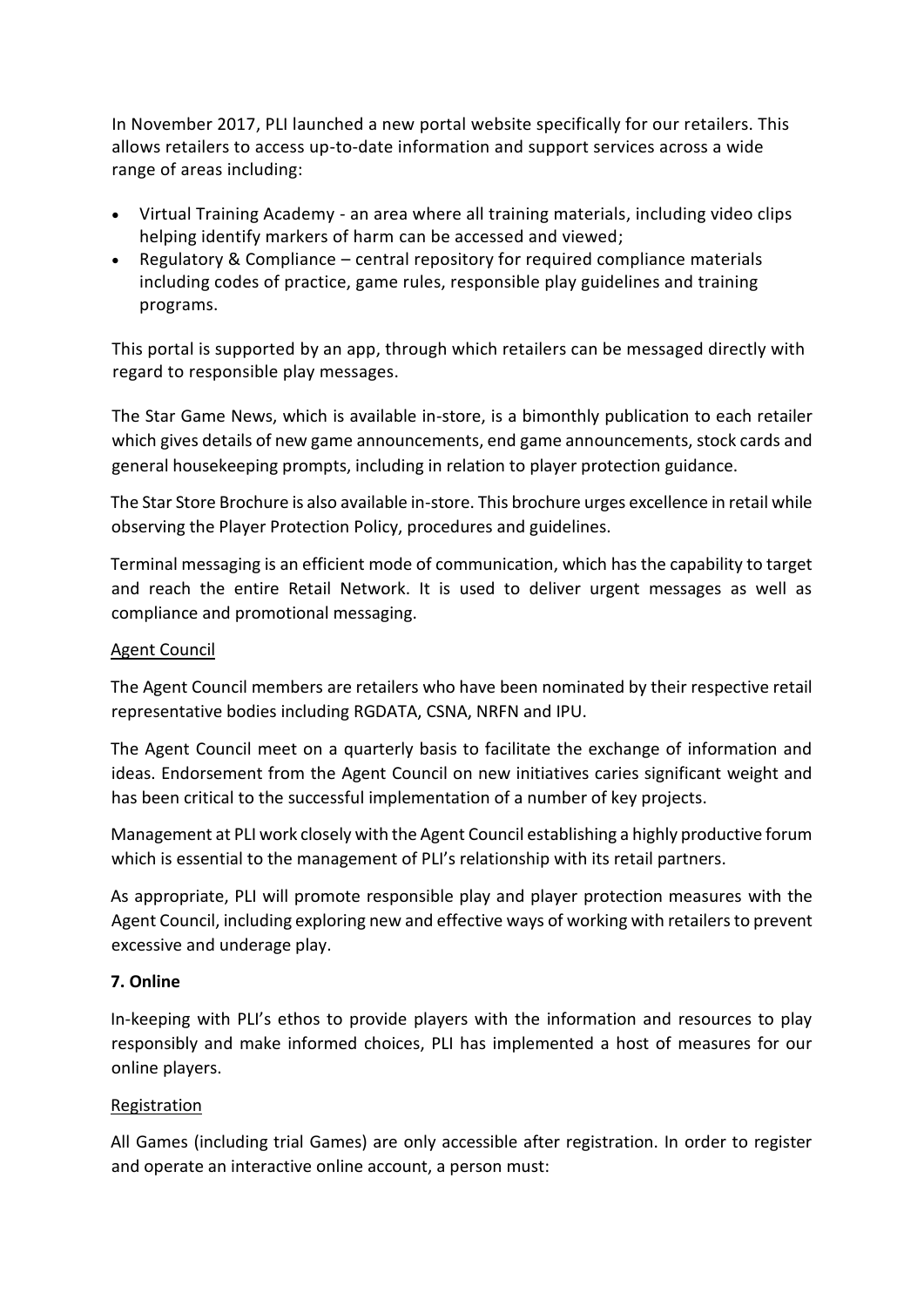- Confirm they have read the Interactive Terms & Conditions;
- Confirm that they are legally resident in Ireland; and
- Confirm their date of birth. If the date of birth indicates that they are under 18 years of age then no account can be created.

There are also strict controls in place to prevent the operation of duplicate online accounts. PLI checks the status of accounts on a daily basis to ensure the controls are working effectively.

## Spending Limits

PLI imposes daily, weekly and monthly spending limits for online players, as follows:

| <b>PERIOD</b> | <b>LIMIT</b> |
|---------------|--------------|
| Daily         | €75          |
| Weekly        | €300         |
| Monthly       | €900         |

A player can choose to self-impose a lower limit to the ones prescribed by PLI. A revision downwards will be effective immediately, while an upward revision of a limit will require a wait of 24 hours before it takes effect. This function is prominently placed on our website, and is also presented to online players on registration. PLI is also planning to implement a new measure whereby online players are reminded of this function at a minimum of every 26 weeks.

PLI also has in place an online account balance limit of €750. Once the online account balance exceeds this amount, a player will be prevented from purchasing another game. In order to continue to play, the account owner must reduce the wallet balance below this amount. Any amount withdrawn will be paid by cheque.

Wallet withdrawals over €200 and prize claims over €500 are subject to I.D. verification checks. Players are required to provide passport or driver's licence before the withdrawal will be authorised. The withdrawn amount will always be paid by cheque.

# Self-Exclusion

A player can choose to lock themselves out of any or all Interactive Instant Win Games. This is in line with industry best practice and is supported by leading academic research. The minimum period of self-exclusion is two days.

The following self-exclusion facilities are also available to players:

• All Games – Minimum 6 months

If a player chooses this option their account will be closed for a minimum of 6 months and the balance in their online wallet will be returned. They will receive no marketing communications for the period of their elected exclusion.

• All Games – Minimum One Month ("Take a Break")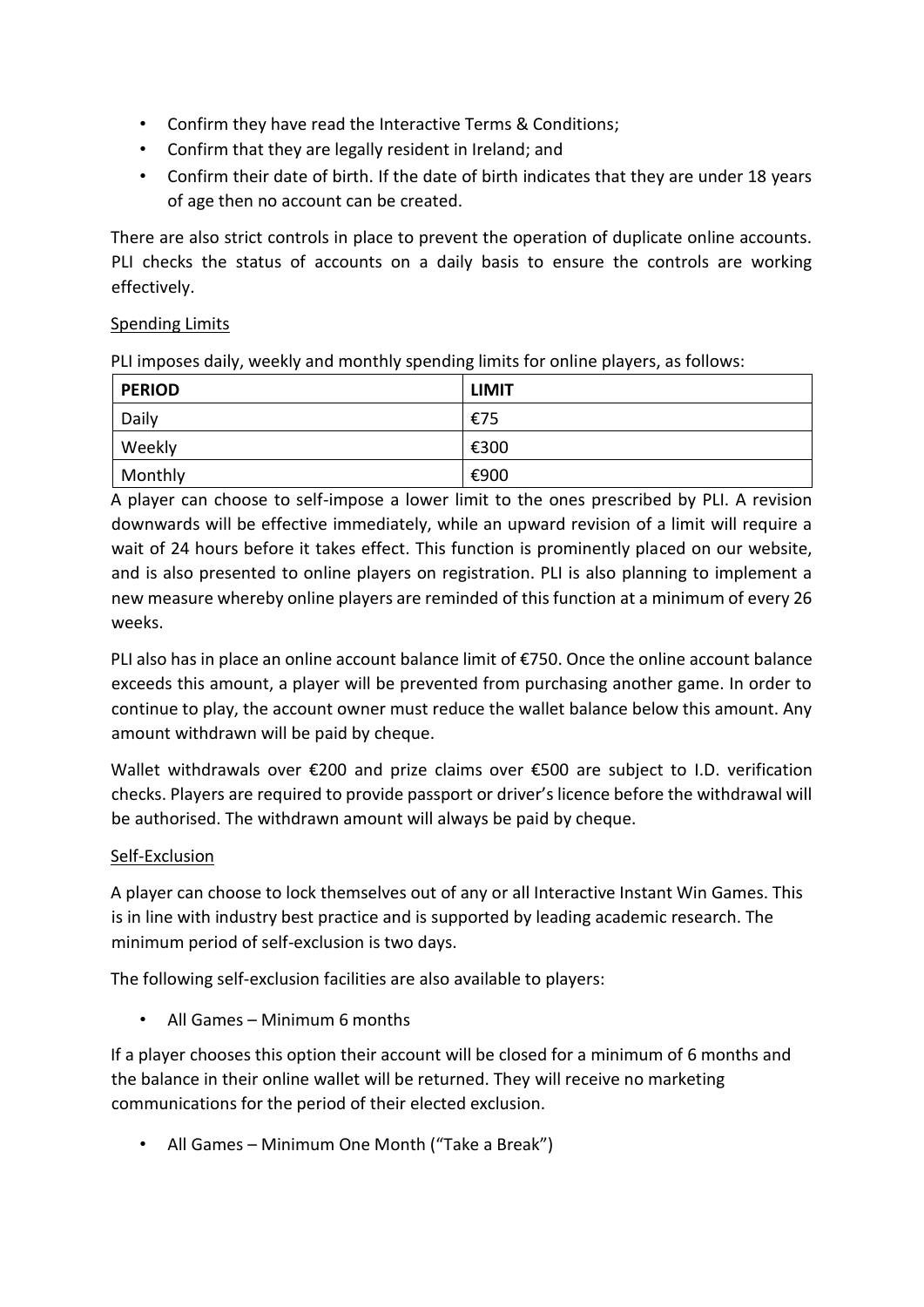If a player chooses this option their account will be suspended for a period of one month. The balance in their online wallet is returned to them and they will receive no marketing communications for the period of their exclusion.

If a player elects to self-exclude, there is no limit to the amount of time for which they can remain excluded. It will be a matter for players to make contact with the National Lottery if they wish to re-activate their account. When the exclusion period ends, should a player wish to re-engage, they are required to speak with a trained member of staff in our Contact Centre, who will ask them some questions to ensure they are not potential risk players.

#### Account History

Players are able to view their transactions online by clicking on "*Manage my Account*" section of the website. Players can access data relating to their previous ninety days play, or more if requested.

## **8. Prize Payment Controls**

All cheques issued to online players are sent to the name and address contained in the player's profile. All cheques are stamped "Account payee only".

Unless previously verified, winners of prizes between €501 and €9,999 are contacted by the National Lottery to verify their age and identification details before their prize is paid. These winners are required to complete a Claim Form and to return proof of age (passport or driver's licence) along with their Claim Form to the National Lottery who will verify that the winner is over 18 years of age prior to issuing any prize payment.

Winners of prizes of €10,000 or more must present themselves at National Lottery HQ where their age and identification details are verified before a cheque is issued.

| <b>PRIZE TIERS</b> | PRIZE AMOUNT  | PAYMENT ARRANGEMENTS                                                                                                                                    |
|--------------------|---------------|---------------------------------------------------------------------------------------------------------------------------------------------------------|
|                    |               | <b>Email Notification</b>                                                                                                                               |
| LOW                | €1 – 99       | Prizes automatically<br>transferred to player's<br>online wallet                                                                                        |
|                    | €100 - €500   | <b>Email Notification</b><br>Cheque automatically sent                                                                                                  |
|                    |               | by post to winner's<br>registered address                                                                                                               |
| <b>MID</b>         | €501 - €9,999 | Winners are contacted to<br>verify their age and<br>identification details and<br>sent out a claim form for<br>completion before a cheque<br>is issued. |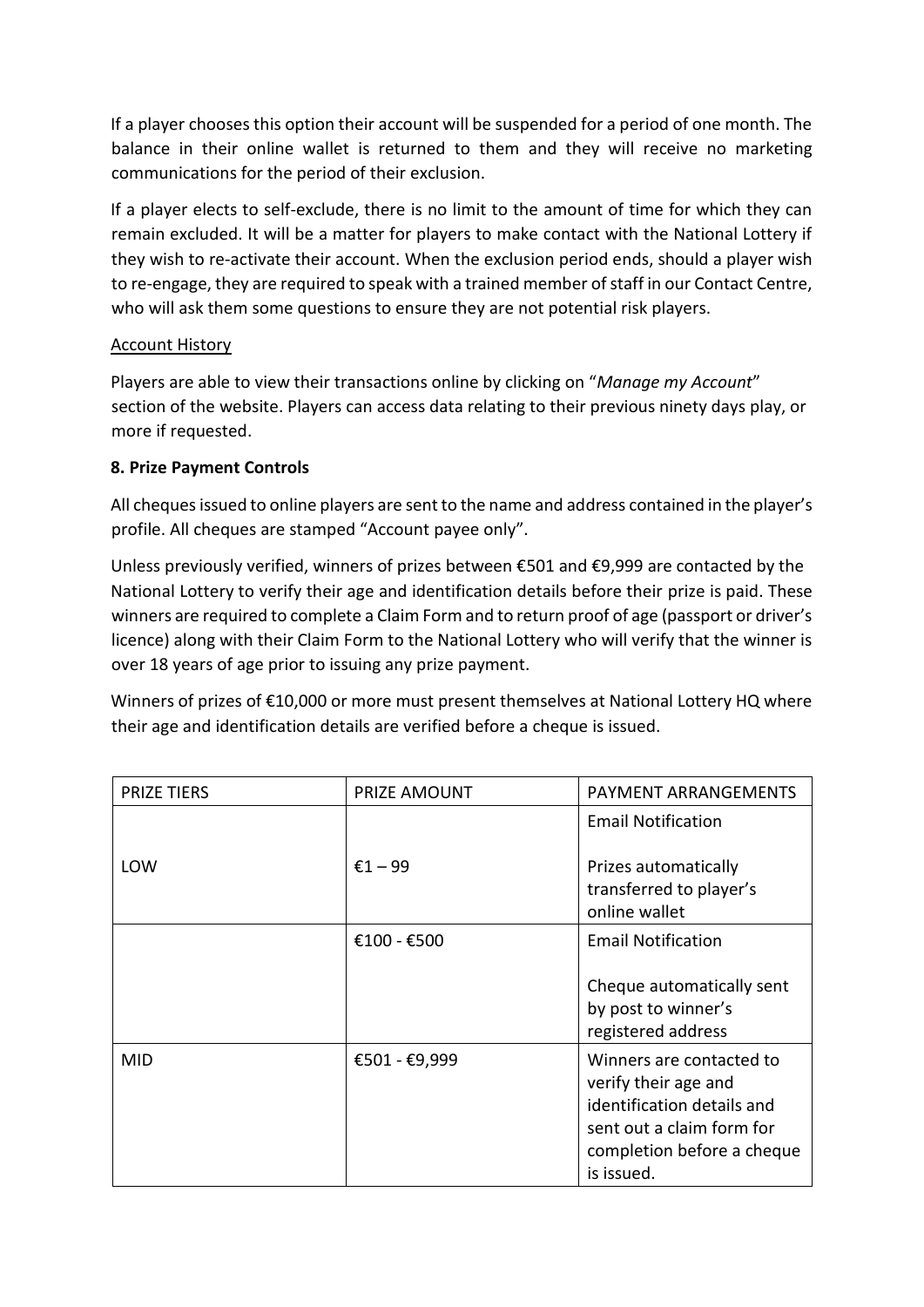| <b>HIGH</b> | €10,000 + | Winners must present           |
|-------------|-----------|--------------------------------|
|             |           | themselves at National         |
|             |           | Lottery HQ where their age     |
|             |           | and identification details are |
|             |           | verified before a cheque is    |
|             |           | issued.                        |

## Verification of Identity

PLI reserves the right to request proof of age documentation from time to time during or after registration from any applicant or player.

In addition to the checks that are undertaken in the prize claim process, all wallet withdrawals over €200 are subject to age and I.D. verification checks. PLI also conducts spot checks of a number of players' accounts every month.

The company has put in place a system to close an account and return any unutilised funds in the account should a player, subsequent to registration, be identified as underage.

## **9. Support for Winners**

PLI has a procedure in place to protect the identity of a person who has won a prize in a National Lottery Game. PLI at all times respects the wishes of every prize winner as to whether they wish to remain private or go public in relation to their win.

While the location of the retailer who has sold a winning ticket is released after each jackpot draw (except in cases of large Jackpots (over €10m), where generally the location of the selling agent is not revealed for a couple of days, together with the date of purchase. However, to further protect the winner's identity, PLI does not release information indicating the time that a winning ticket was sold by a retailer.

Further to this, there is a prohibition on giving any inducements to prize winners to agree to disclosure of their identity. If a winner does decide to speak publicly about their win, PLI Public Relations team manages the press conference and advises each winner on what to expect from the media, and the subsequent media process. Any subsequent requests for photographs or interviews with the winner will be handled by PLI Public Relations team, with the consent of the winner.

For all jackpot prizes, counselling services are provided in the form of an advice booklet and DVD. The topics covered include:

- Getting used to your win
- Choosing your advisors
- Money dos and don'ts
- Legal and financial
- How does it feel to win the lottery?
- Making a difference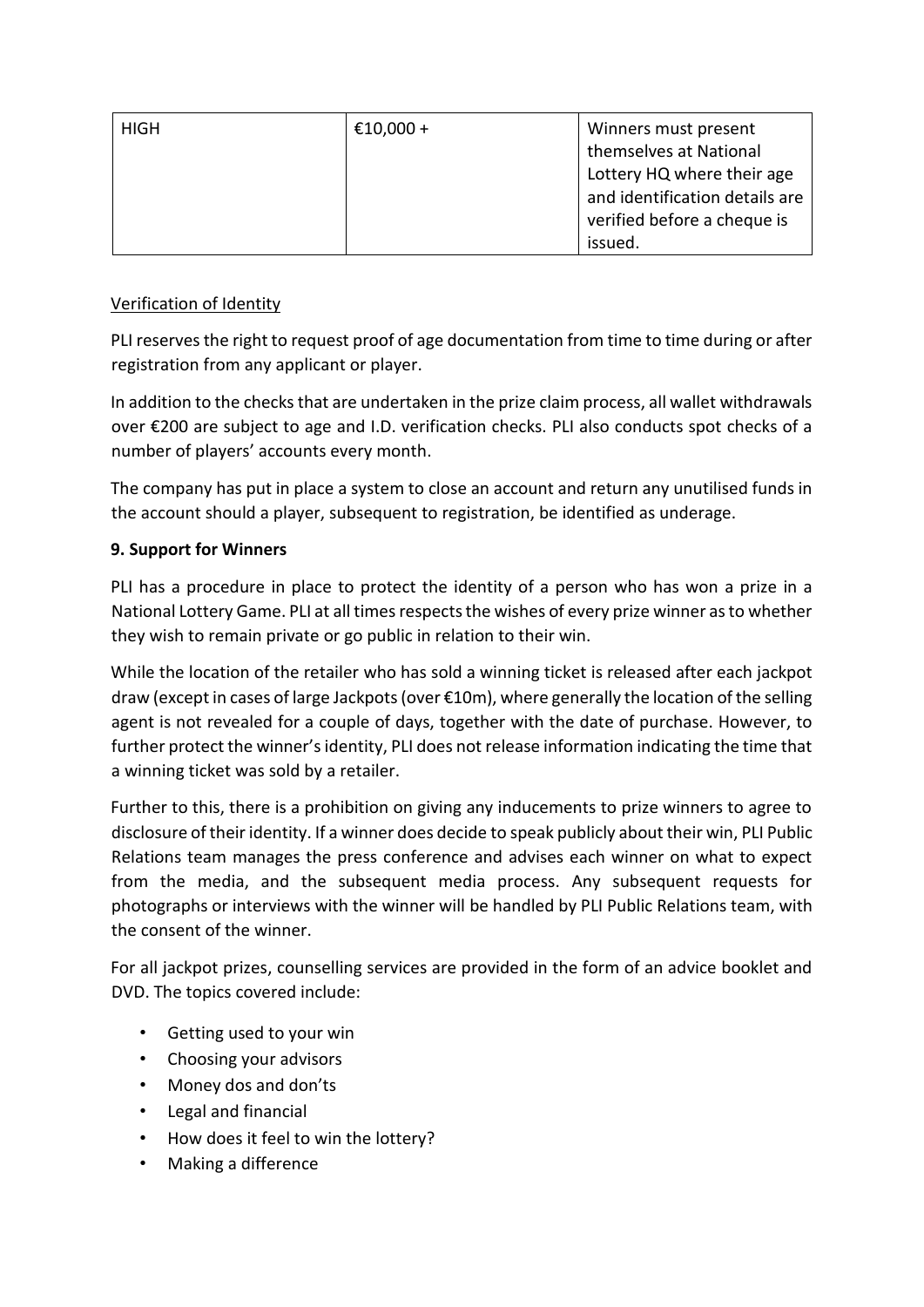#### **10. Support for Problem Play**

PLI wants all players to be aware of the support services available to them or a relative, should they require them. Those who need to talk to someone about problem play are directed by our Contact Centre or retailers to contact [www.gamblersanonymous.ie](http://www.gamblersanonymous.ie/) [o](http://www.gamblersanonymous.ie/)r telephone Gamblers Anonymous Dublin on (01) 8721133, Cork 087-2859552, Galway 086-3494450, Tipperary 085-7831045 or Waterford 087-1850294/ 086-2683538.

PLI also provides on its website a dedicated email address for players who might be experiencing difficulties with their play behaviour. These messages are responded to by an external individual who specialises in addiction therapy.

## **11. Player Protection Panel**

A key element of our Player Protection Policy was the establishment of a Player Protection Panel.

The Panel meets monthly and is made up of: Head of Marketing, Head of iLottery, Head of Corporate Affairs, Legal & Regulatory Affairs Specialist, Security & Compliance Manager, Retail Compliance Manager, Contact Centre Manager and the CSR & Regulatory Affairs Support Officer.

The aim of the panel is to:

- Maximise player protection
- Minimise the risk to vulnerable players
- Review player behaviour
- Develop strategies and approaches to minimise the risk of excessive or underage play
- Monitor industry best practice

The Panel is responsible for ensuring that PLI applies the following four operational principles:

- *Game design and promotion* use of 2 industry leading risk assessment tools used to gauge player protection issues; and ensure advertisements and promotional materials do not target those under 18 years of age
- *Operator interventions* responsible play messaging on every page, signposting to gambling care resources, spending limits, age verification checks
- *Customer tools* customer-led deposit limits, self-exclusion options, player dashboard for greater visibility of time spent logged in and wallet balance, player history showing all player spend
- *Behaviour analytics* to better understand customer play patterns and excessive play triggers

The Panel will use the following ten key areas to drive PLI's Player Protection Strategy and activities:

• Research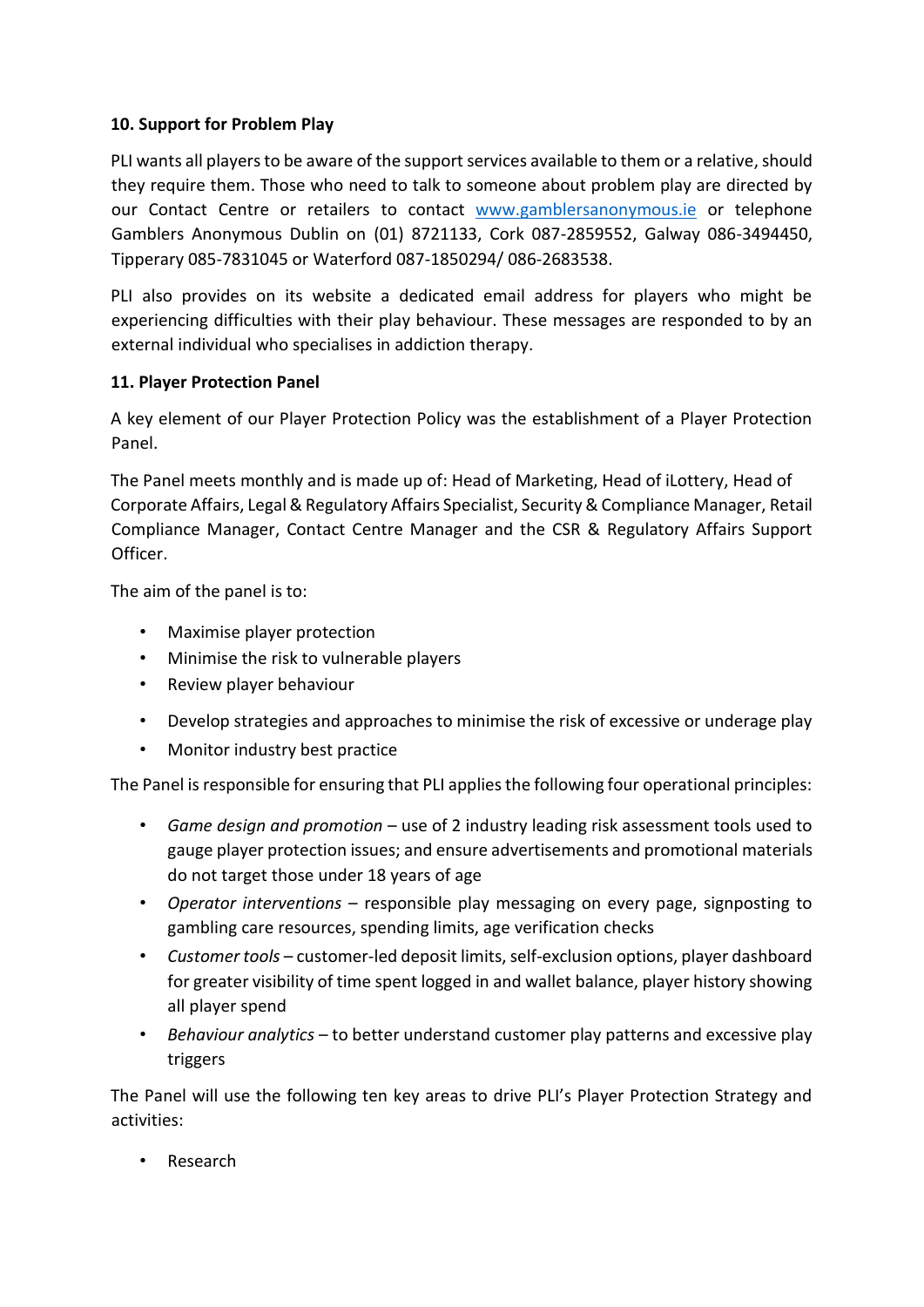- Employee training
- Retailer/ Sales Agent training and communication
- Game design
- Remote gaming channels
- Advertising and marketing
- Treatment referral
- Consumer education
- Stakeholder education
- Reporting, measurement and certification

In-keeping with PLI's dedication to player protection, we also assess on a quarterly basis various different aspects of online play patterns. Data which might signal potential problem play is captured, and deeper analysis might be carried out based on an individual's play and spend patterns. Assessment takes account of frequency of play and frequency of limit hits as well as industry recognised "markers of harm" such as loss chasing, multiple wallet uploads and greater spend on instant win than draw based games. Depending on our assessment, a player in this group will either be monitored on an ongoing basis or will be sent a responsible play communication, which will provide them with useful information about how to control their online play, as well as the various resources available to them should they require specialist support for themselves or someone close to them.

The area of player protection is relatively new, and is considered across the industry to be still in its infancy. At the National Lottery, we are always seeking new ways to improve on our existing safeguards and we make every effort to be best in class when it comes to responsible play. PLI recognises that player protection is not a standalone matter and to this end, we strive continually to ensure that player protection measures form a part of our business strategy and planning. As time goes on, our Player Protection Strategy is likely to change and evolve in line with new emerging research and best practice in responsible play.

#### 12. **STAKEHOLDER ENGAGEMENT**

In-keeping with PLI's commitment to responsible play, a key objective for 2017 was to engage with our stakeholders in a meaningful manner to ensure that all views are considered in growing the business in a responsible and sustainable manner. PLI strives to maintain player protection at the heart of all of its business activities, while maximising the generation of funds for good causes. As well as its board of directors and staff, PLI's engagement relating to responsible play initiatives has included interaction with the Department of Public Expenditure & Reform, Ministers, Senators & TDs, the Regulator of the National Lottery, external consultants and service providers, retailers, press, players and Business in the Community.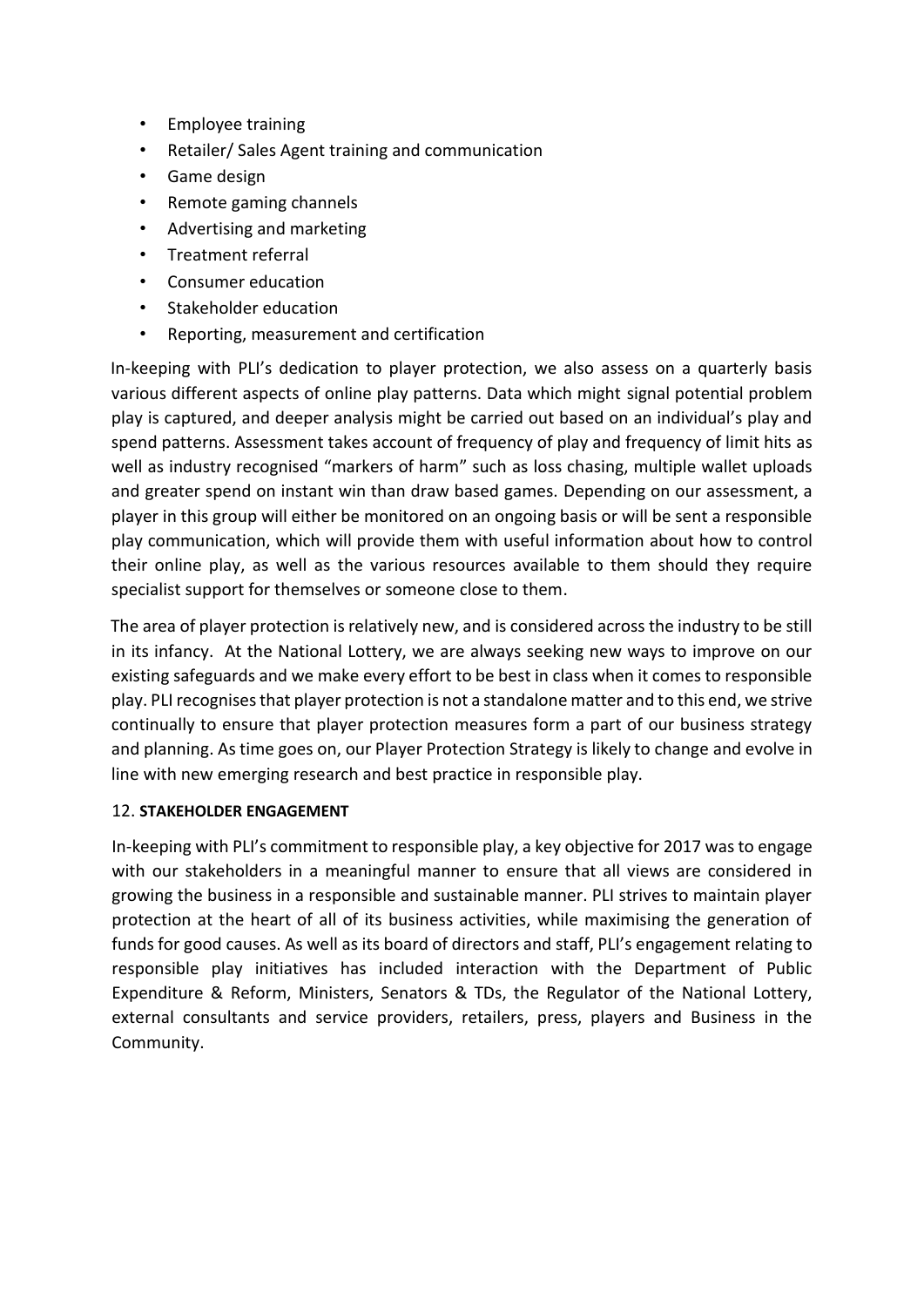#### **PERFORMANCE REVIEW**

# **The following is an updated report on our KRA 2017**

| <b>KEY RESULT AREA</b>                                    | <b>OBJECTIVES</b>                                                                                     | <b>TARGET DATE</b> | <b>RESULT</b>                                                                                 |
|-----------------------------------------------------------|-------------------------------------------------------------------------------------------------------|--------------------|-----------------------------------------------------------------------------------------------|
| EL Responsible Play<br>Standard                           | Retain certification<br>following audit in April<br>2017                                              | Q <sub>2</sub>     | Achieved                                                                                      |
| World Lottery<br>Association<br>Accreditation             | Retain certification<br>following audit in April<br>2017                                              | Q <sub>2</sub>     | Achieved                                                                                      |
| Website                                                   | Achieve independent<br>responsible play<br>certification for<br>website                               | Q <sub>2</sub>     | Deferred due to<br>ongoing development<br>of website                                          |
| <b>Retail Agent</b><br>Communication &<br><b>Training</b> | <b>Retail Portal Launch</b>                                                                           | $Q1-Q2$            | Achieved in Q4                                                                                |
|                                                           | Continue to provide<br>Responsible Play<br>induction training for<br>all newly appointed<br>retailers | Ongoing            | Achieved. All newly<br>appointed retailers<br>received Responsible<br>Play induction training |
|                                                           | Biannual<br>communication<br>on<br>responsible play issues                                            | Q2 & Q4            | Achieved: Ongoing                                                                             |
| <b>Player Education</b>                                   | Provide updated<br>'Responsible Play'<br>information to players<br>on the PLI website                 | Ongoing            | Achieved: Ongoing                                                                             |
|                                                           | Review and Update<br>Responsible Play<br>Leaflet as appropriate                                       | Q <sub>3</sub>     | Achieved: Q1 2018                                                                             |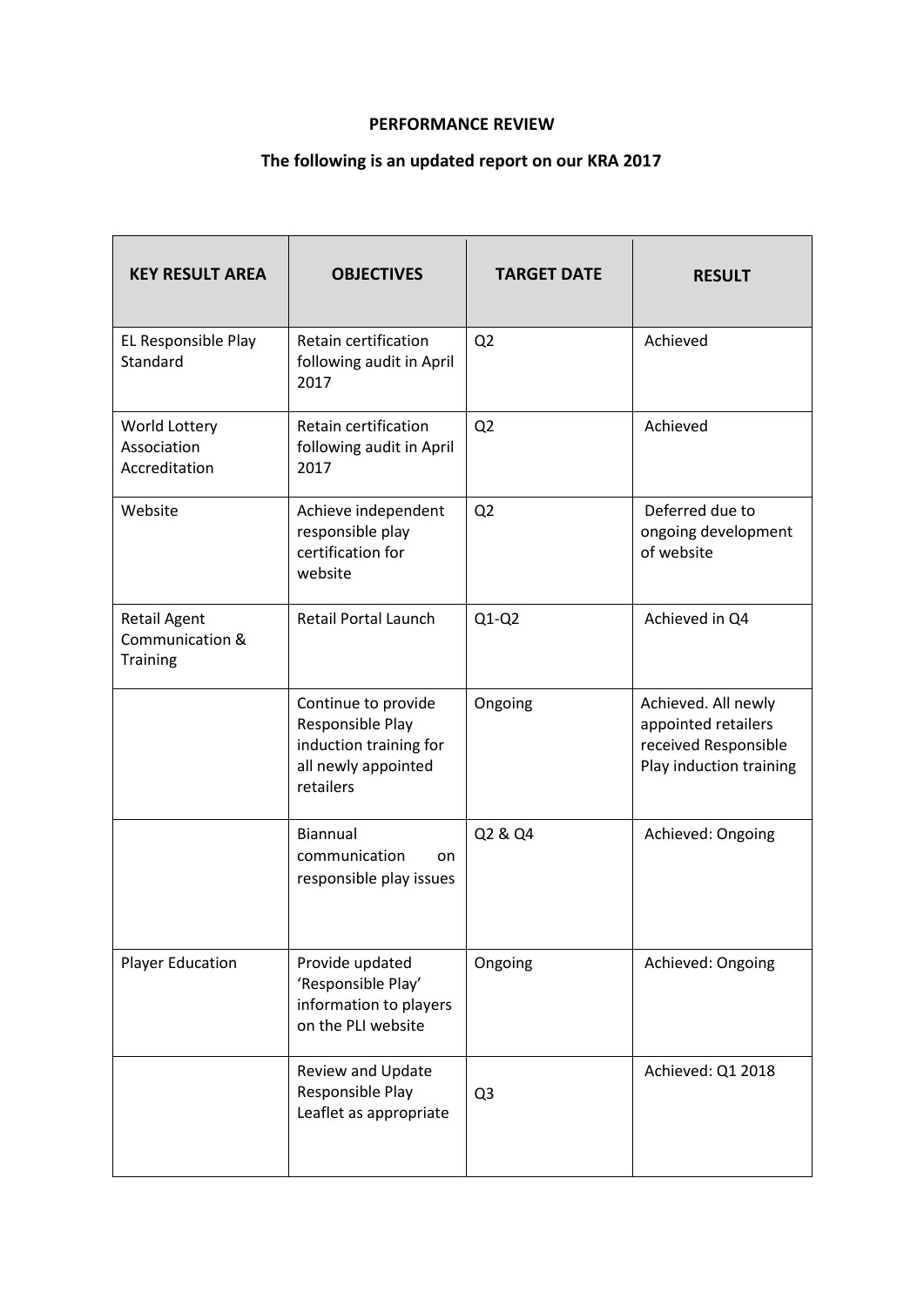| Research                  | Monitor opportunities<br>to participate in any<br>relevant research             | Ongoing | Achieved: Ongoing                                           |
|---------------------------|---------------------------------------------------------------------------------|---------|-------------------------------------------------------------|
| <b>Policy Statement</b>   | Review and update<br>Responsible Play<br><b>Policy Statement as</b><br>required | Q4      | In progress                                                 |
| Stakeholder<br>Engagement | Review stakeholder<br>engagement process                                        | Q4      | Achieved: PR strategy<br>in place and updated<br>regularly. |

# **KEY RESULT AREAS – TARGETS/OBJECTIVES 2018**

| <b>KEY RESULT AREA</b>                                    | <b>OBJECTIVES</b>                                                                                     | <b>TARGET DATE</b> | <b>RESULT</b> |
|-----------------------------------------------------------|-------------------------------------------------------------------------------------------------------|--------------------|---------------|
| EL Responsible<br><b>Gaming Standard</b>                  | Ongoing monitoring<br>of compliance with<br>the standard                                              | Q1 to Q4           | In progress   |
| World Lottery<br>Association<br>Accreditation             | Ongoing monitoring<br>of compliance with<br>the standard                                              | Q1 to Q4           | In progress   |
| Website/App                                               | <b>Enhanced online</b><br>player protection<br>controls                                               | Q4                 | In progress   |
| <b>Retail Agent</b><br>Communication &<br><b>Training</b> | Enhanced retail<br>communication and<br>compliance through<br><b>Retail Portal Phase II</b>           | $Q3-Q4$            | In progress   |
|                                                           | Continue to provide<br>Responsible Play<br>induction training for<br>all newly appointed<br>retailers | Ongoing            | Ongoing       |
| <b>Player Education</b>                                   | Provide updated<br>'Responsible Play'<br>information to players<br>on the PLI website                 | Ongoing            | Ongoing       |